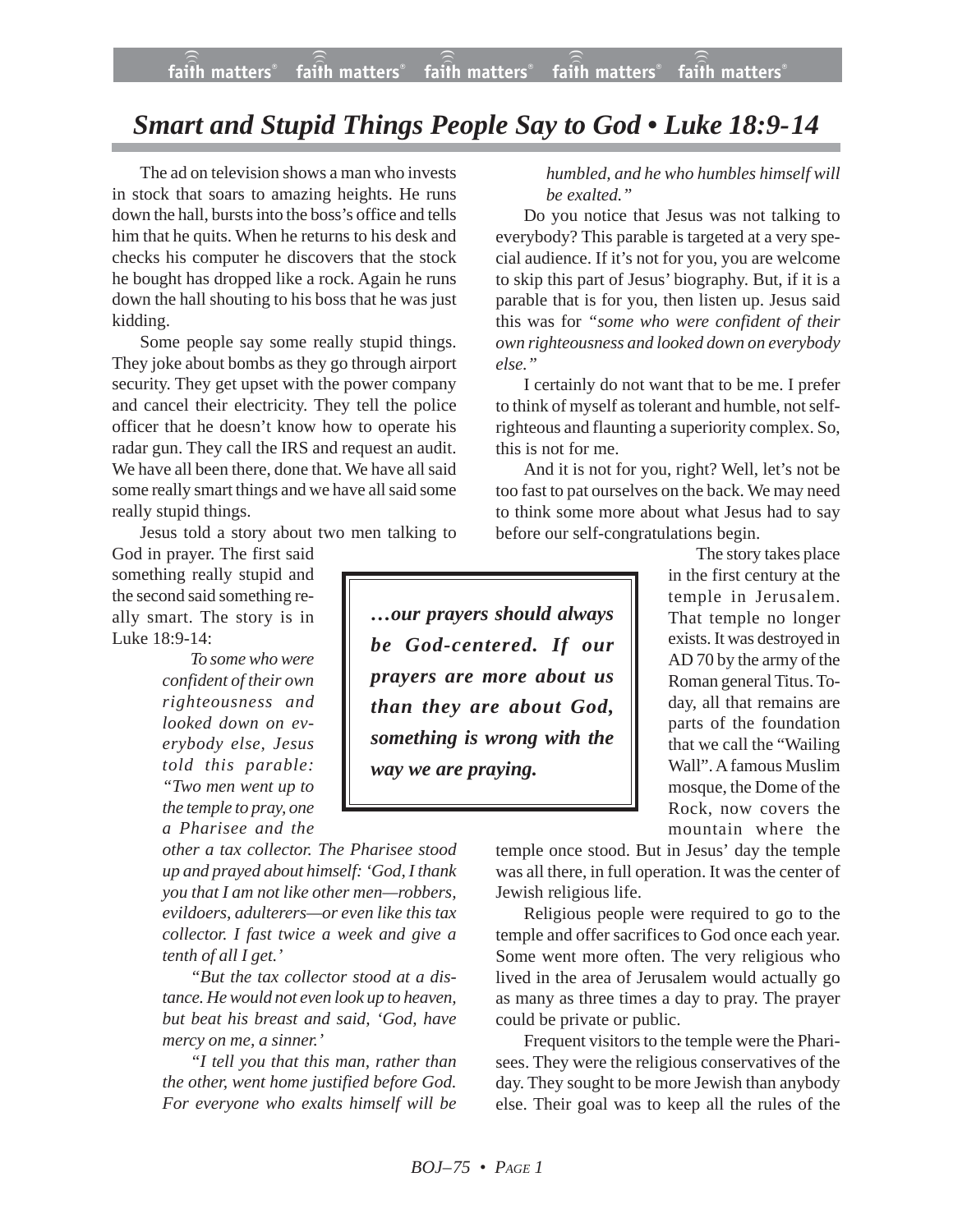Old Testament law and do everything exactly right. Perhaps today we might call them orthodox Jews or fundamentalists of any religious persuasion. They were very devout.

Infrequent visitors to the temple were the tax collectors. Usually they were not very welcome. In fact, for the most part, they were hated. Tax collectors got their jobs by bidding for them with the Roman government. Whoever promised to collect and pay the most was awarded the position. Tax collectors made their living by getting as much as they could from the people and paying as little as they could to the Romans. The difference was theirs to keep. Pretty much everyone hated them. The Romans hated them for keeping money and getting rich. The Jews hated them for stealing their money and paying the Roman army to occupy their country. It was very lucrative and a very unpopular profession. So, it would have been an unexpected surprise for a tax collector to show up at the temple to pray—sort of like the most irreligious person you know coming to church and sitting in the front row.

Imagine we are on a tour of that first century temple in Jerusalem with Jesus as our tour host. As we walk through the temple courtyard Jesus points out a Pharisee who *"stood up and prayed about himself: 'God, I thank you that I am not like other men—robbers, evil doers, adulterers—or even like this tax collector. I fast twice a week and give a tenth of all I get.' "*

A lot of good things can be said about this Pharisee. In fact, he said them about himself! His prayer was more of an announcement to people around him than a conversation with God.

You can almost sense the criticism in Jesus' voice when he said that the Pharisee prayed about himself. I find that troubling because that does not seem too unusual to me. I pray about myself every day. Most people I know pray about themselves on a regular basis. It would seem strange to me for someone *not* to pray about herself or himself. In fact, in the second half of Jesus' story he commends the prayer of the tax collector—and he prayed for himself as well.

Probably a better understanding of what happened is that the Pharisee prayed *to* himself. He wasn't talking to God at all; he was simply talking to himself. His prayer was from him, about him and to him. The Pharisee was full of himself.

It was a most inappropriate way to pray. Prayer is supposed to be *to* God, *about* God and *for* God. As often as we talk to God about our needs and the needs of others, our prayers should always be God-centered. If our prayers are more about us than they are about God, something is wrong with the way we are praying. Our prayers should always place God first and seek to honor God in all we pray about.

There is a warning here for us all. When we pray we need to be sure that we are not just talking to ourselves.

Like many of you, I often talk on my mobile telephone. I try to use my time wisely and seize opportunities to listen to voice mail and return calls. Several times recently I have lost the connection; once Charleen was driving the car while I was engaged in a conversation. I talked for several minutes before I realized that no one was listening; I was talking to myself. It was a little embarrassing and frustrating on the phone, but it is a major mistake in prayer. There is no point to prayer that does not connect to God.

The only way for prayer to connect to God is for that prayer to first be about God, not about us. He must be our first priority. Our goal should be to please him. God first, us second.

*"The Pharisee stood up and prayed about himself: 'God, I thank you that I am not like other men—robbers, evildoers, adulterers—or even like this tax collector. I fast twice a week and give a tenth of all I get."* God already knew all about him. It almost seems that he was trying to tell everyone else who would listen. He was bragging.

Our temptation is to beat up on this guy; but wait a minute. He is really quite impressive. He did a lot of good and avoided a lot of bad. He did not steal from others, so that's good. He did not do bad things to other people. He was faithful to his wife. He fasted twice a week. He donated ten percent of his possessions to religion and charity. You cannot help but be impressed with this man. He was serious about his religion and worked really hard to do what was right. And I think to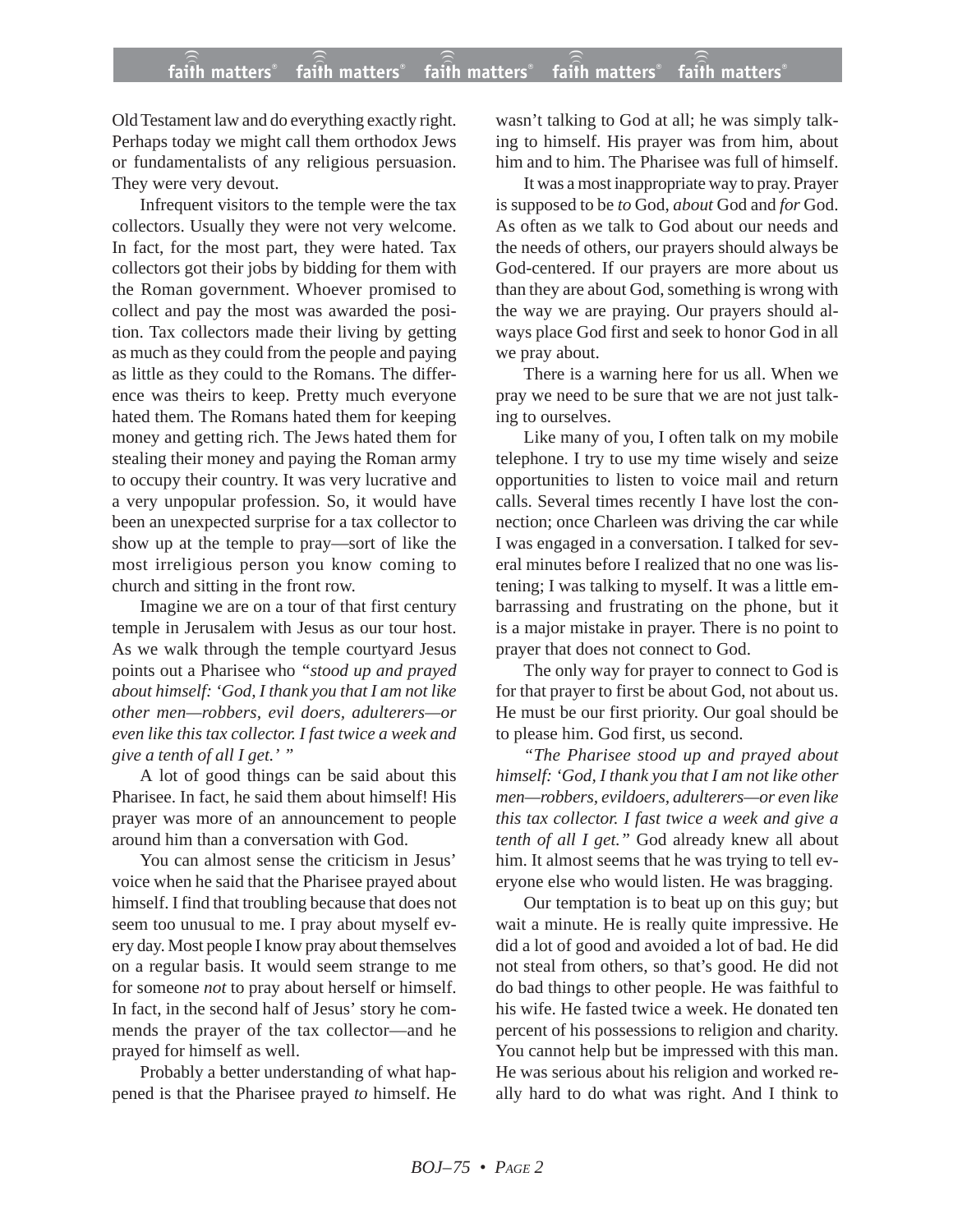myself, how do I compare to him?

How do you compare to him? Do you steal? Do you take things that don't belong to you from your employer? Do you cheat a little on your income tax returns? Do you steal time at work by doing personal business on company time?

Do you do evil? Are you mean-spirited to people you don't like? Do you tell lies that help you but hurt others? What about racial jokes that put other people down?

Do you commit adultery or other sexual sins? Our society increasingly encourages and condones behavior that God says is wrong. Do you excuse immorality by claiming you have a right to personal happiness?

What about fasting? When is the last time you deliberately gave up food for a half day or longer so that you could fully focus on God and prayer? Fasting is a spiritual discipline that can physically engage us in worship and better focus our minds

and souls on the Lord. Have you fasted for spiritual purposes in the past week?

Have you been giving away ten percent? It is called tithing—giving to God ten percent of personal income on a regular basis. It is an act of worship and an expression of faith in God, but it is also a way to help the

poor and support God's work on earth. This Pharisee not only donated ten percent of his income but ten percent of his net worth. He tithed everything he had.

How do we compare? Well, I hope! I hope we can all acknowledge that we avoid the sins the Pharisee avoided and we all do the good things the Pharisee did. The truth is that many of us do not come close. We know to avoid sin but we choose to sin anyway. We know the good we should do but we choose not to do it. The Pharisee was a better person than many of us.

His problem was not what he did or did not do. His problem was his attitude. He thought he

was better than everyone else and he took special pride in comparing himself to others. It was a deep defect in his character. It was a serious sin in his soul. How sad. He so much wanted to do what was right and he so far missed the mark.

It is an easy mistake to make. It's easy to find fault with other people and try to build us up by tearing other people down. It's easy too feel superior when comparing ourselves to others who do not measure up to our standards and behavior. We like to point out that we have more money, more education, a newer car, a better race, a superior job or a greater spirituality. We like to compete and we like to win. It feels very good to label others as losers and us as winners.

Next on our Jesus-led tour of the temple we pass a tax collector. He is harder to see because *"the tax collector stood at a distance. He would not even look up to heaven, but beat his breast and said, 'God, have mercy on me, a sinner.' "*

> Tax collectors were not as common at the temple as were Pharisees. Maybe that is why he prayed in the corner. But I suspect there was probably another reason he had come to talk to God and he really did not want anyone else to hear.

> There were two common prayer positions for ancient Jews. One was standing with hands lifted, heads turned

upward, eyes open. The other common position for prayer was lying flat on the ground, face down. Kneeling to pray would have been unusual; sitting to pray was probably unheard of. Those who stood lifted their heads upward as if looking toward God. Those who laid flat on the ground kept their faces down in deference and humility.

We do not know the position of the tax collector's body, but we are told the direction of his eyes. He looked down. Perhaps his eyes were closed. It was the body language of a humble, broken person. He knew he was not worthy of God. He agreed with the Pharisee that the Pharisee was the better man. He was keenly aware of his sins

*When is the last time you deliberately gave up food for a half day or longer so that you could fully focus on God and prayer?*